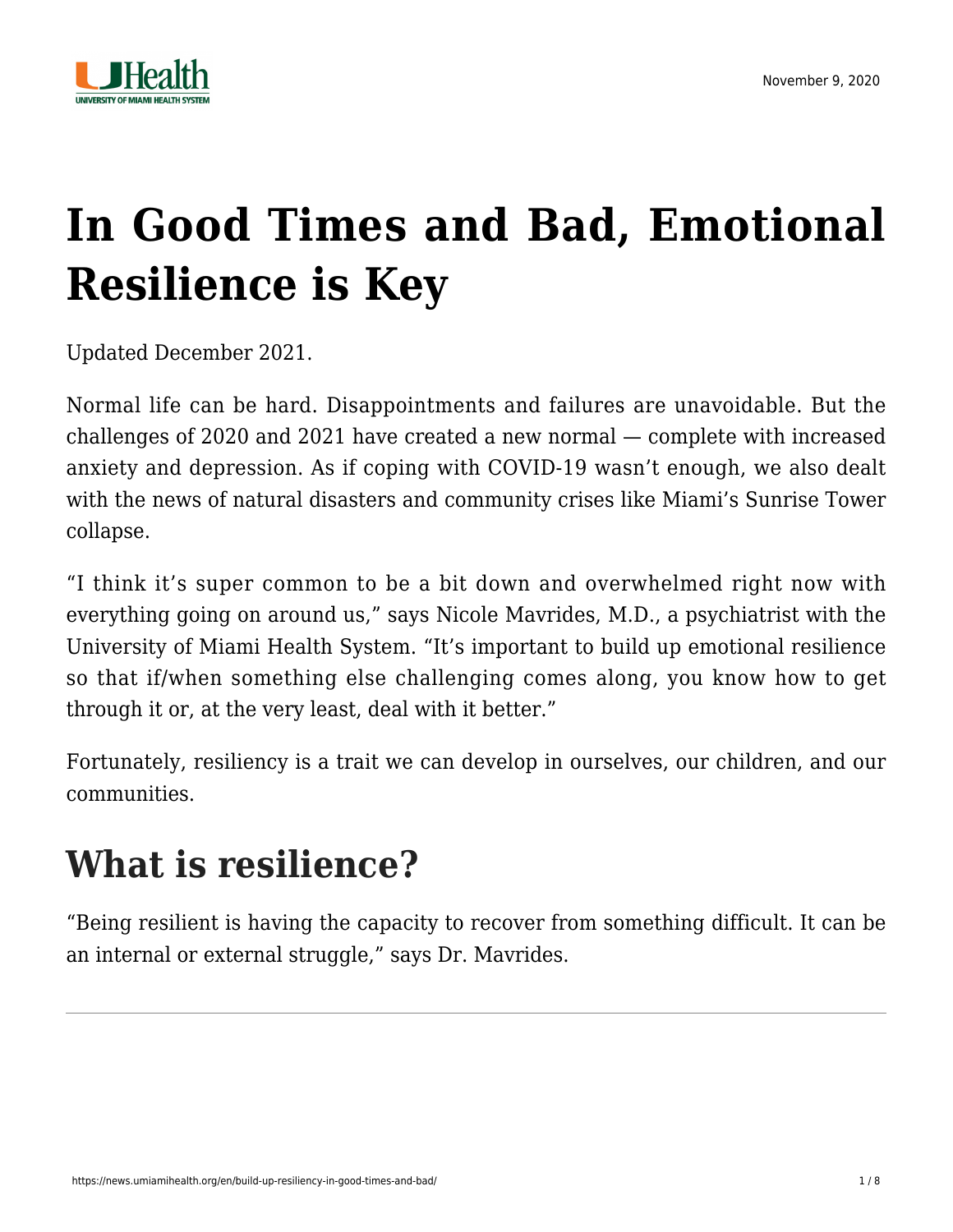

### **"It doesn't mean that resilient people never face adversity, stress, or problems. It means they are able to move past it without letting it define them."**

*- Dr. Nicole Mavrides*

#### **Hardy people tend to be better at:**

- **keeping setbacks in perspective**
- not blaming themselves and others
- dealing with uncertainty
- responding to unexpected challenges
- avoiding feelings of helplessness and pessimism
- reaching their goals

# **How can you build up emotional resilience in the face of challenges?**

### **Prioritize your strong relationships.**

Keep in touch with your family, friends, and colleagues. Reach out to those with whom you've lost touch. Be more social and try to stay connected through the ups and downs of the pandemic. Join a hobby/interest-based group in person or online. Connect with a support group, your church, synagogue, mosque, and your child's school, virtually or in-person, as circumstances dictate. Add your name to the school phone tree or email list and make sure you have emergency contacts. Get to know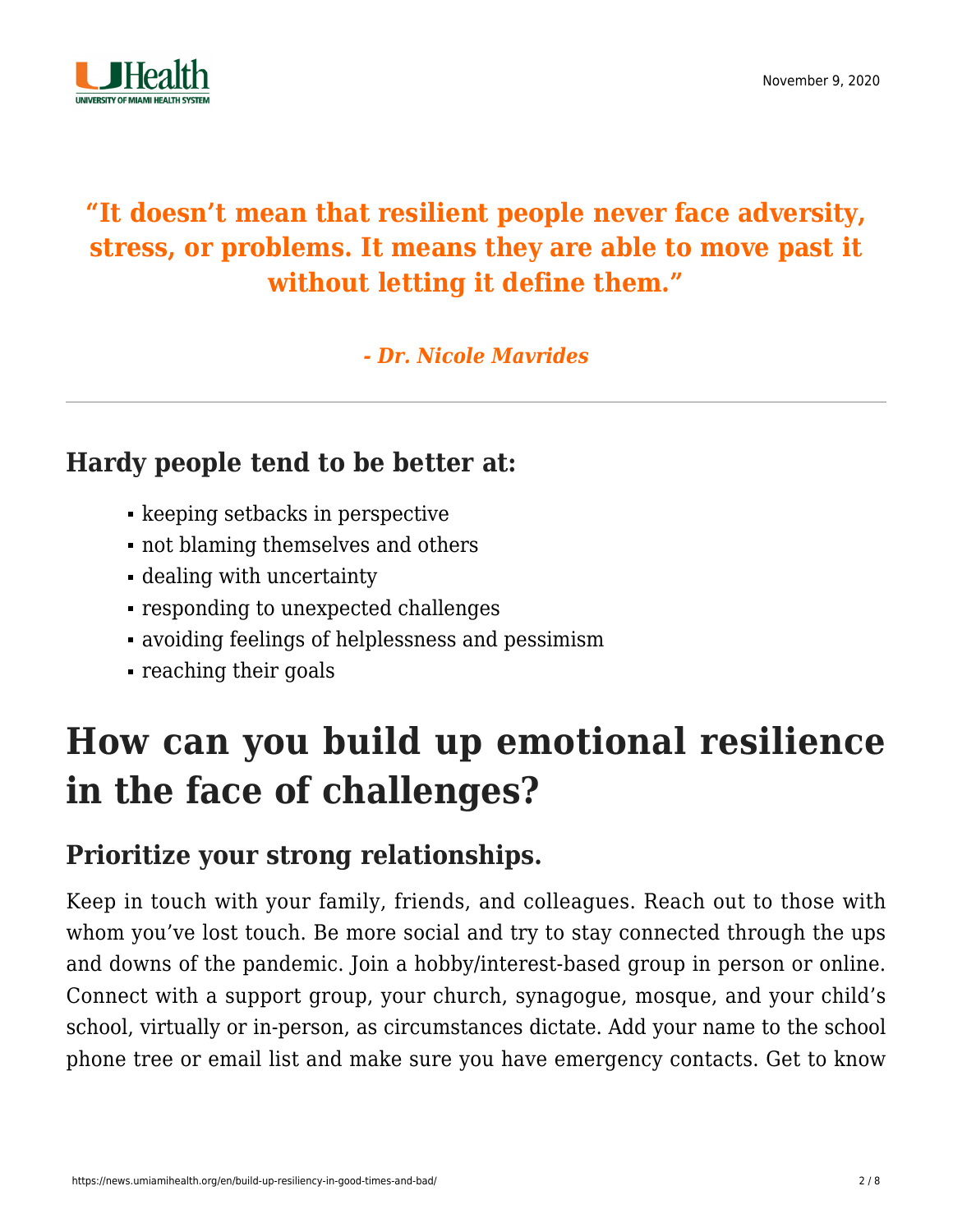

your neighbors. A simple text saying, "Has anyone else lost power?" during a storm makes you feel less alone. If you don't want to engage face-to-face, use social networking apps like Nextdoor to stay informed.

**Practice daily mindfulness.**



Take breathers when you are stressed. Meditate. Pause to acknowledge your surroundings and your emotional reactions to them. Be more present and proactive in your responses to stressors/challenges. Dr. Mavrides reminds patients, "This is something that can be very helpful."

When personal, local or global events blindside your routine, "Restore normalcy as quickly as possible – eat three meals a day, maintain work and bedtime schedules. Use coping mechanisms that worked before, whether journaling, coloring, exercise, or meditation," Dr. Mavrides says.

### **Avoid negativity.**

Limit your exposure to the news, social media, and individuals who trigger strong negative feelings. "This is one of the most important things I tell my patients," Dr. Mavrides says. "I ask them to turn off alerts to the news and check it only twice a day." While setting boundaries for yourself, teach your kids to set boundaries, too.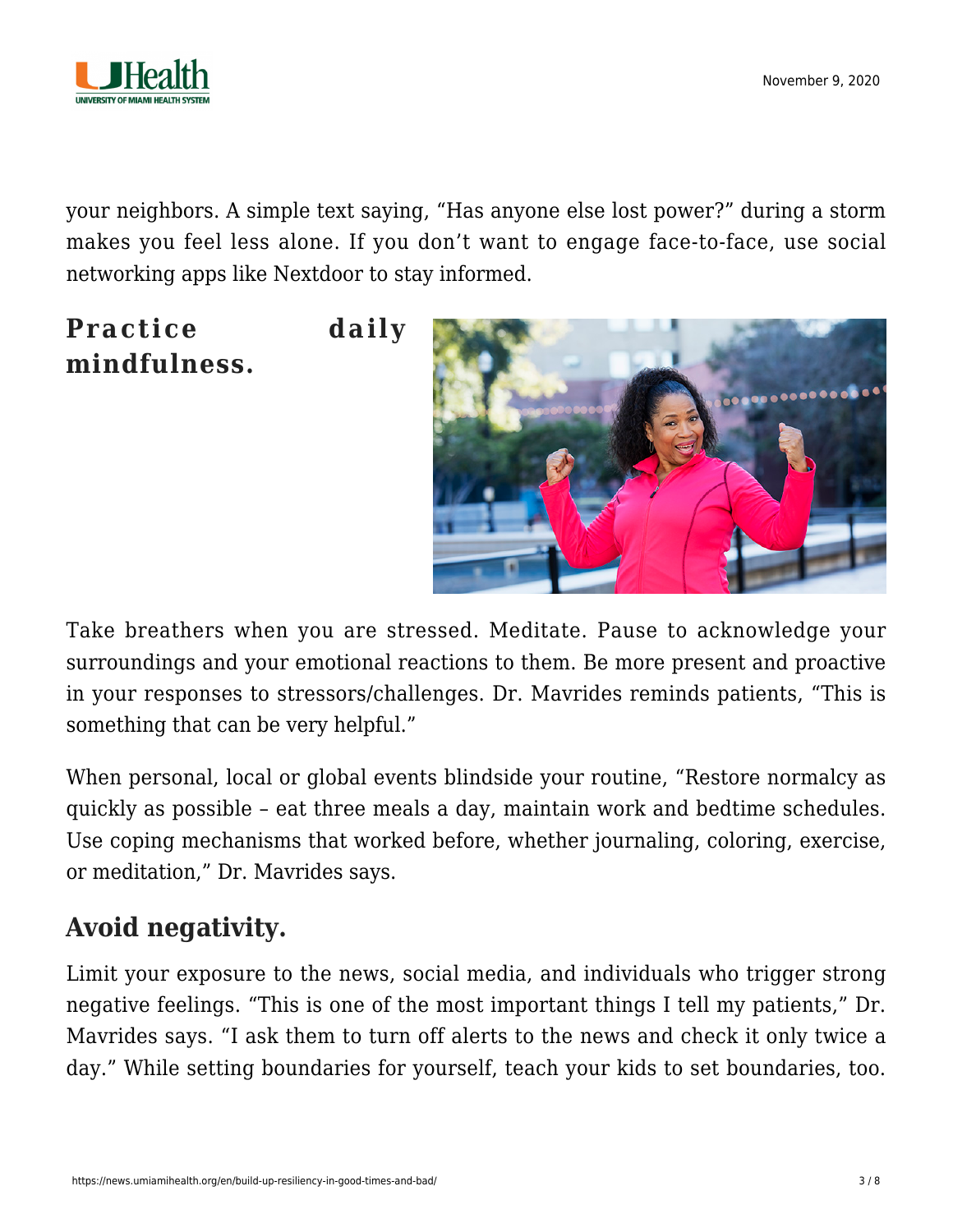

"Don't watch the news in front of young children and don't tell them more than they need to know. Tell teens, 'Talk to me if you have questions instead of Googling the topic.' And set limits on their media consumption. Parents may want one hour; teens may want five. Meet them in the middle. They're more likely to follow a choice than a mandate," Dr. Mavrides says. When you do experience negative thoughts and feelings, allow yourself time to work through these reactions and come out strongeron the other side.

### **[Take care of yourself.](https://news.umiamihealth.org/en/self-care-go-ahead-put-yourself-first/)**

Limit alcohol and recreational drug use. Don't allow yourself to stress-eat your way through hard times. "If you neglect your coping mechanisms, it can lead to anxiety, depression, and being overwhelmed," she says. Be patient and forgiving with yourself, as you would with a loved one.

"Prioritize getting enough sleep," Dr. Mavrides says. "If sleep is difficult, try a meditation app or speak with your primary care physician about it."

#### **Accept change.**

Life changes are unavoidable. Some are not positive, but learning to frame your new reality more optimistically can help you become a healthier and more content person. Imagine feeling excited by change and the new experiences it can bring, rather than being scared of it.

#### **Be consistent with physical exercise.**

Try walking, bike riding, playing sports, running, yoga, or HIIT workout videos. Regular exercise can lower your blood pressure, improve your sleep quality, and help you maintain a healthy weight. It's also a productive way to spend time with others while encouraging each other to stick with it. When life events sideline your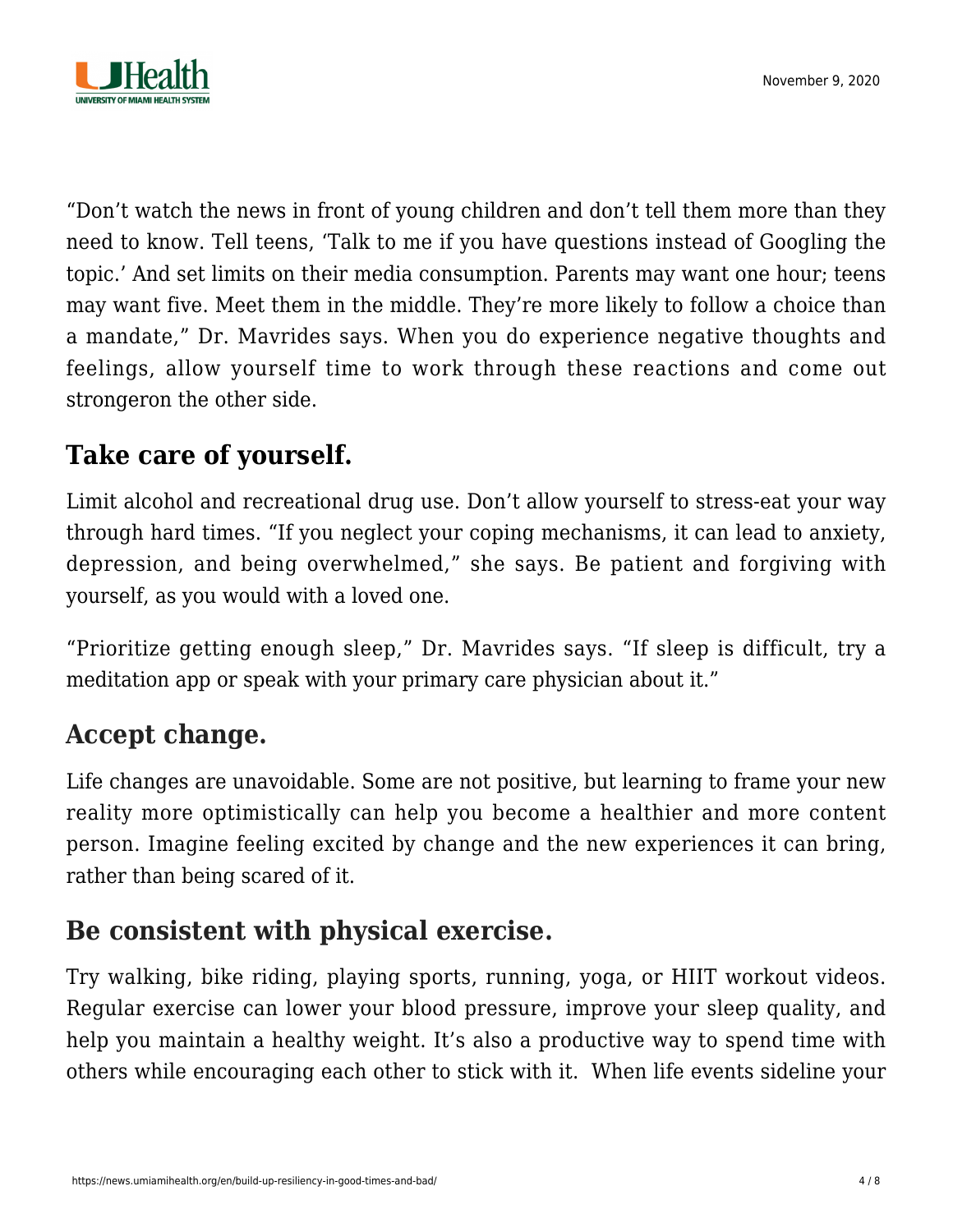

routine, find a compromise. "You have to make time for exercise, even if you run for 10 minutes instead of your usual hour," Dr. Mavrides says.

#### **Make yourself feel useful/find some purpose.**

Identify a cause that inspires you, volunteer, help a friend or family member in need, or adopt a pet. Helping others will improve your self-esteem, take your mind off your stressors, and make you feel productive. Every age has its challenges and there's no perfect way to prepare. Instead of worrying, empower yourself through action.

"It's really beneficial to make connections and talk with your neighbors," Dr. Mavrides says. She also believes in having age-appropriate discussions with children before a crisis hits. You can teach children without giving them too many details and causing undue worry. For instance, when hurricane season rolls around, get them involved in preparations and say, "We're entering hurricane season. This is what that means. We have a plan in place."

Sadly, children today undergo "Code Red" drills to learn what to do if a school shooting occurs. What do you say if your child is worried about these and other random events? "Tell them the likelihood of this happening is low and that you and other people in the community – teachers and first responders – are doing their best to keep them safe." Be willing to answer questions and talk about the tough topics.

#### **Discover/rediscover your interests.**

Start a new hobby or reengage with one that you used to enjoy. Read more for pleasure, listen to podcasts, make art, learn to cook, plant something in a garden, or join a group in person or online. Expand your daily or weekly to-do list to include activities that lift your mood and distract your mind and body.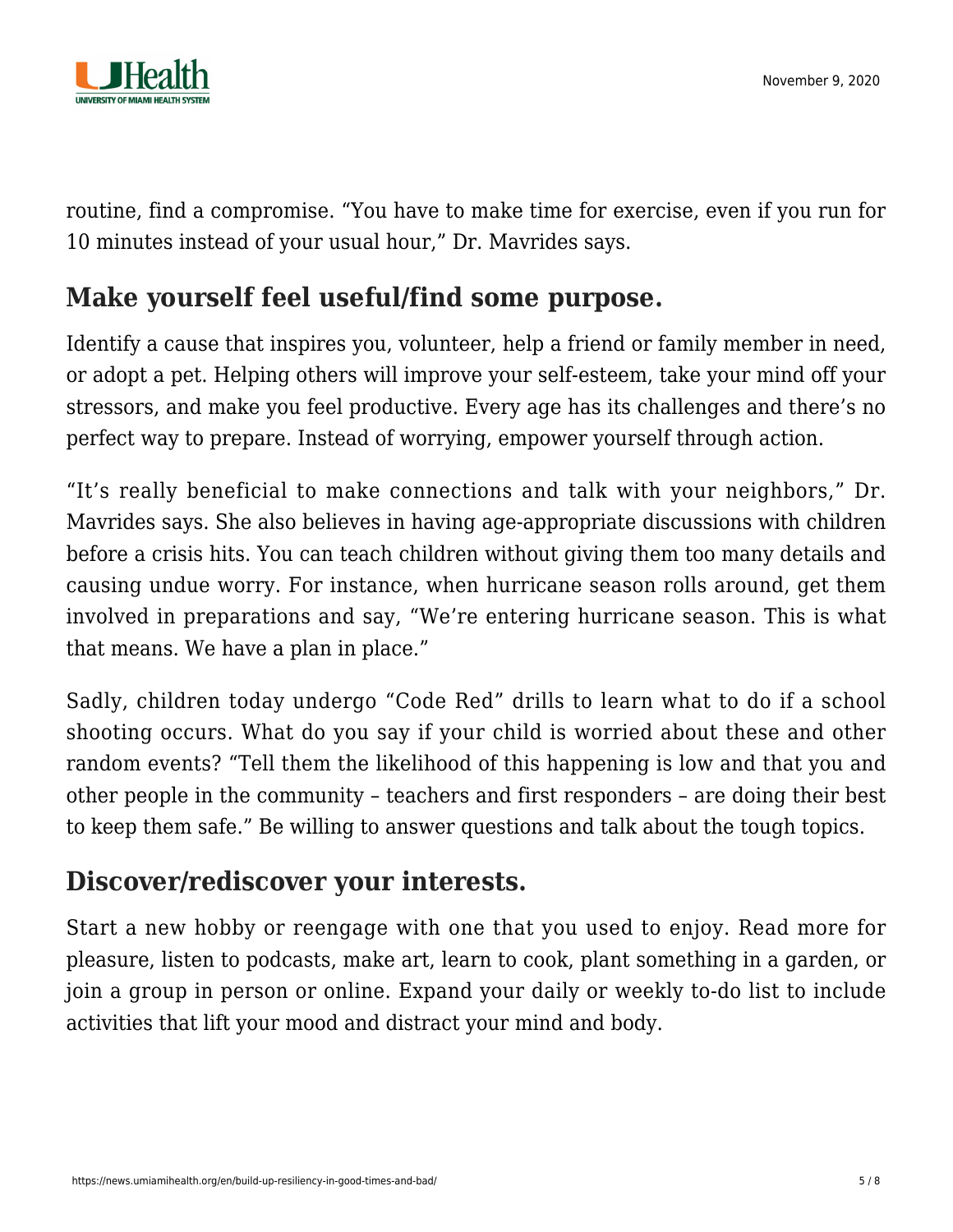

#### **Set new goals for yourself.**

You can build emotional resilience through small, attainable tasks, like cleaning the kitchen. Or, they can be longer-term goals like learning a new language or how to code. Or focus on more significant objectives you need to accomplish, like polishing your resume and landing a job.

#### **Seek help when you need it.**

Ignoring or denying anxiety and depression will only make them worse over time. Hiding these feelings can deepen the experience of isolation and trigger feelings of shame. Reach out to a professional. Speak with loved ones you trust. Sometimes, just talking it out can relieve negative thoughts and feelings and help you realize you're not alone.

#### **Learn from your mistakes.**

"Growing from a mistake is way better than wallowing in it and repeating it," Dr. Mavrides says. "There is real truth in working through something difficult and not letting it happen again." This approach can help you avoid crippling guilt and regret, which can inhibit your emotional resilience.

#### **Maintain your perspective.**

What may seem overwhelming at the moment may not be a significant issue over the long-term. Try not to blow things out of proportion. This will help you manage your reactions to day-to-day challenges like running late for an appointment.

### **Parents can help their children by letting them fail once in a while.**

"I think young people don't need to do anything different than adults—other than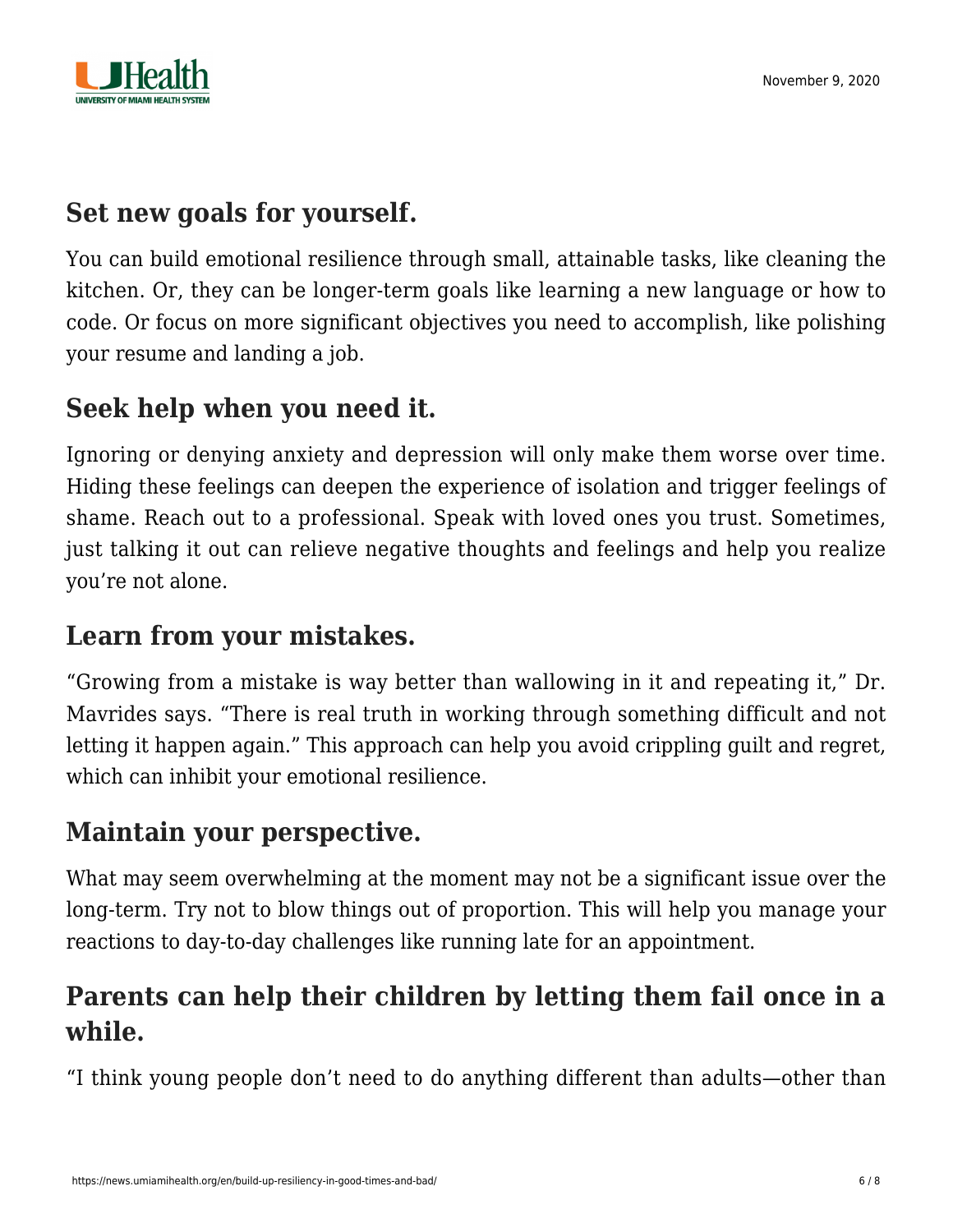

allow their experiences to shape them," Dr. Mavrides says.

"Failure helps them build resilience and makes them not want to repeat it. Don't always allow kids to get whatever they want or do whatever they want. We want to raise kids who know how to function in the world. Having rules and structure can only help," she says. "And when a child or teen is struggling, encourage them to try all of these tips and guide them to get the professional help they need.

"We should teach kids that there will be stumbling blocks along the way. If we always expect things to work out perfectly, of course we're going to be disappointed. When we eventually reach our goals, it means a lot more to us because it wasn't super easy. It's all about perspective."

Dana Kantrowitz and Nancy Moreland are contributing writers for UMiami Health News.

#### **IMPORTANT NOTIFICATION:**

**UHealth is not currently offering monoclonal antibody therapy for treatment of COVID-19 except in rare cases where strict criteria are met. Omicron is the dominant variant strain in South Florida and data has shown that bamlanivimab/etesevimab (by Eli Lilly) and casirivimab/imdevimab (by Regeneron) are not effective against this variant.**